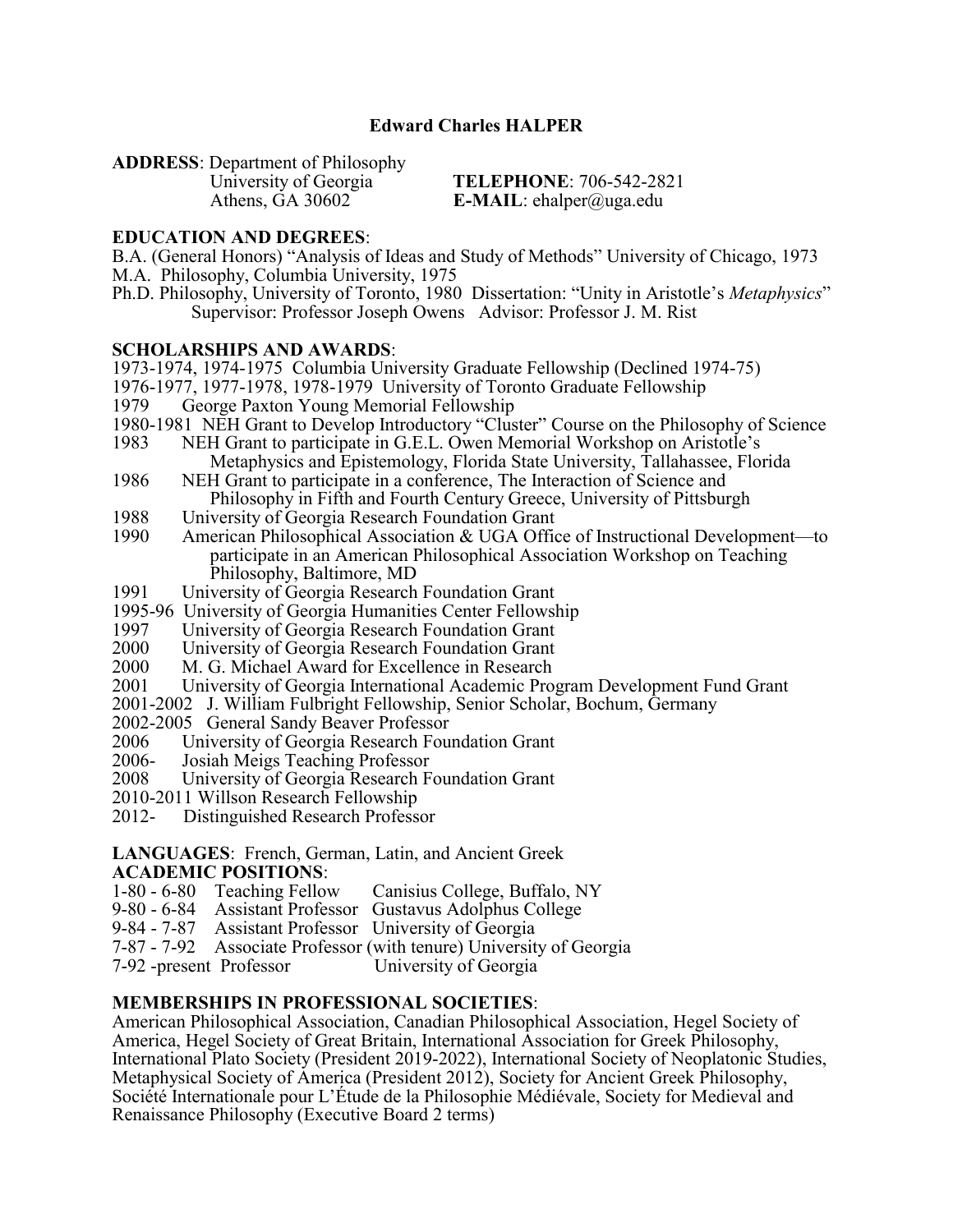## **PUBLICATIONS**:

#### **Books**:

- 1. *One and Many in Aristotle's Metaphysics: The Central Books*. Columbus, Ohio: Ohio State University Press, 1989. Reprinted with a new introduction by Parmenides Press, 2005.
- 2. *Form and Reason: Essays in Metaphysics*. Albany, New York: State University of New York Press, 1993.
- 3. *One and Many in Aristotle's Metaphysics: Books A-Δ*. Las Vegas: Parmenides Press, 2009.
- 4. *One and Many in Aristotle's Metaphysics: Books I-N*. Las Vegas: Parmenides Press, 2021, forthcoming**.**

### **Database**:

*Metaphysics B-Γ*, A Detailed Analysis of Aristotle's text, Project Archelogos, forthcoming.

### **Textbook**:

*Aristotle's* Metaphysics: *A Reader's Guide*. London: Continuum, 2012.

### **Articles and Book Chapters**:

- 1. "An Aristotelian Problem," *Paideia*: Special Aristotle Issue (1978): 50-58.
- 2. "Self-Relation in Hegel's Science of Logic," *Philosophy Research Archives*, 7 (1981): 89-133.
- 3. "Ackrill, Aristotle, and Analytic Philosophy," *Ancient Philosophy*, 2 (1982): 142-151.
- 4. "Aristotle on the Extension of Non-Contradiction," *History of Philosophy Quarterly*, 1 (1984): 369-380.
- 5. "Aristotle on Knowledge of Nature," *The Review of Metaphysics*, 37 (1984): 811-835.
- 6. "Metaphysics Z 12 and H 6: The Unity of Form and Composite," *Ancient Philosophy*, 4 (1984): 146-159.
- 7. "Aristotle on the Convertibility of One and Being," *The New Scholasticism*, 59 (1985): 213- 227.
- 8. "*Metaphysics* Z 4-5: An Argument from Addition," *Ancient Philosophy*, 6 (1986): 91-122.
- 9. "'Being *qua* Being' in *Metaphysics* Γ," *Elenchos: Rivista di studi sul pensiero antico*, 8  $(1987): 43-62.$
- 10. "Aristotle's Solution to the Problem of Sensible Substance," *Journal of Philosophy*, 84 (1987): 666-72.
- 11. "Aristotle on the Possibility of Metaphysics," *Revue de Philosophie Ancienne*, 5 (1987): 99- 131.
- 12. "The Origin of Aristotle's Metaphysical *Aporiai*" *Apeiron*, 21 (1988): 1-27. Reprinted in A. Preus and J. Anton, eds. *Aristotle's Ontology*. Vol. 5 of *Essays in Ancient Philosophy*, pp. 151-75. Albany: State University of New York Press, 1992.3333
- 13. "Aristotle on the Convertibility of One and Being," *Philosophy and Culture: Proceedings of the XVIIth World Congress of Philosophy*, vol. 3, pp. 259-64. Montreal: Editions Montmorency, 1988.
- 14. "Is Creativity Good?" *British Journal of Aesthetics*, 28 (1989): 47-56.
- 15. "Some Problems in Aristotle's Mathematical Ontology," *Proceedings of the Boston Area Colloquium in Ancient Philosophy*, 5 (1989): 247-75.
- 16. "Hegel and the Problem of the Differentia," in *Essays on Hegel's Logic*, ed. George di Giovanni, pp. 191-202. Albany: State University of New York Press, 1989.
- 17. "A Note on the Unity of the *Parmenides*," *Hermes: Zeitschrift für Klassische Philologie*, 118 (1990): 31-42.
- 18. "The 'Socrates' of Plato's Early Dialogues," in *The Philosophy of Socrates: Elenchus, Ethics, and Truth*, ed. K. Boudouris, vol. 2 of the Proceedings of the Second International Conference on Greek Philosophy. Athens, Greece: Kardamista, 1992, pp. 81-87.
- 19. "The Substance of Aristotle's Ethics," in *The Crossroads of Norm and Nature: Essays on Aristotle's Ethics and Metaphysics*, edited by May Sim, pp. 3-28. Lantham, Maryland: Rowman and Littlefield, 1995. Reprinted in Serbo-Croatian translation in: *Filozofski Godis¯njak*, 7 (1994): 260-87.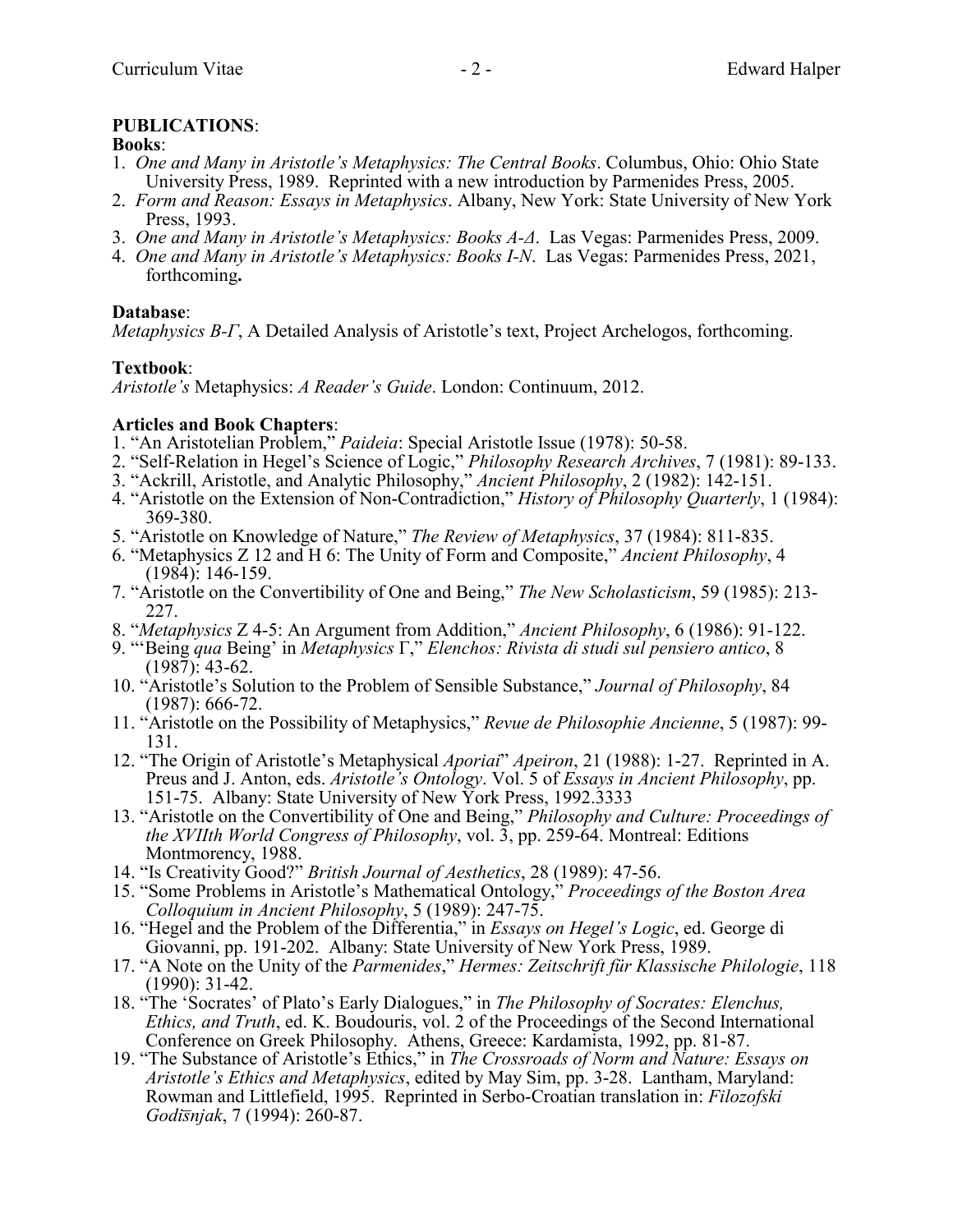- 20. "Virtue and the State," in *Aristotelian Political Philosophy*, vol. 1, edited by K. Boudouris, pp. 79-90. Athens, Greece: International Center of Greek Philosophy and Culture, 1995.
- 21. "The Logic of Hegel's *Philosophy of Nature*: Nature, Space, and Time," in *Essays on Hegel's Philosophy of Nature*, edited by Stephen Houlgate, pp. 29-49. Albany: State University of New York Press, 1998.
- 22. "Judaism and the Liberal State," in *On Liberty: Jewish Philosophical Perspectives*, edited by Daniel Frank, pp. 63-81. London: Curzon Press, 1999.
- 23. "Poetry, History, and Dialectic," in *From Puzzles to Problems?: Essays on Aristotle's Dialectic*, edited by May Sim, pp. 211-23. Lexington Press, 1999.
- 24. "The Unity of the Virtues in Aristotle," *Oxford Studies in Ancient Philosophy*, 17 (1999): 115-43.
- 25. "The Logic of Art: Beauty and Nature," in *Hegel and Aesthetics*, edited by William Maker, pp. 187-202. Albany: State University of New York Press, 2000.
- 26. "Is Knowledge of Knowledge Possible?: *Charmides* 167a-169d," *Plato. Euthydemus, Lysis, Charmides. Proceedings of the V Symposium Platonicum,* edited by Thomas M. Robinson and Luc Brisson, pp. 309-316. Sankt Augustin, Germany: Academica Verlag, 2000.
- 27. "Hegel's Family Values," *The Review of Metaphysics*, 54 (2001), 815-858.
- 28. "Maimonides and Nachmanides on Sending Away the Mother Bird," in *Thinking about the Environment: Our Debt to the Greek and Medieval Past*, edited by Thomas Robinson and Laura Westra, pp. 185-201. Lantham, Md.: Lexington Press, 2002.
- 29. "The Idealism of Hegel's System," *The Owl of Minerva*, 34 (2002), 19-58.
- 30. "Soul, Soul's Motions, and Virtue in Plato's *Laws," Proceedings of the VI Symposium Platonicum*, edited by Samuel Scolnicov and Luc Brisson, pp. 257-67. Sankt Augustin, Germany: Academica Verlag, 2003.
- 31. "Positive and Negative Dialectics: Hegel's *Wissenschaft der Logik* and Plato's *Parmenides*," in *Platonismus im Idealismus: Die platonische Tradition in der klassischen deutschen Philosophie*, edited by Burkhard Mojsisch and Orrin F. Summerell, pp. 211-245. Munich: K. G. Saur Verlag, 2003.
- 32. "Spinoza on the Political Value of Freedom of Religion," *History of Philosophy Quarterly*, 21 (2004), 167-82. Reprinted (and abridged) in: *Proceedings of the XXI*th *World Congress of Philosophy*, vol. 8, *Philosophy of Religion*, edited by William McBride, 37-44. 2006.
- 33. "Dialog und Argument in Platons *Protagoras*," in *Platon Verstehen. Themen und Perspektiven*, edited by Marcel van Ackeren, pp. 39-56. Darmstadt: Wissenshaftliche Buchgesselschaft, 2004.
- 34. "Plato's Case for Philosophy as the Examined Life," in *Conceptions of Philosophy. Ancient*  and Modern, edited by K. Boudouris, pp. 133-50. Athens: Ionia Publications, 2004.
- 35. "Plato's Principles of Mathematics," in Christian August Brandis, *A Study of the Lost Books of Aristotle*: On the Ideas and On the Good or On Philosophy, *Studia Philosophia et Historia*, vol. 27, trans. and edited by Orrin F. Summerell, pp. 99-122. Frankfurt: Peter Lang, 2005.
- 36. "Peut-on enseigner la vertu?" in *La Philosophie de Platon*, vol. 2, edited by Michel Fattal, pp. 271-290. Paris: L'Harmattan, 2005.
- 37. "A Tale of Two Metaphysics: Alison Stone's Environmental Hegel," *Bulletin of the Hegel Society of Great Britain*, Double Issue, nos. 51/52 (2005): 1-12.
- 38. "The Idea of the Political and the Challenge of Particularity: Plato, Modernity, and Post-Modern Political Identification," in *The Political Identity of the West*, edited by Orrin F. Summerell and Marcel van Ackeren, pp. 70-89. Frankfurt: Peter Lang, 2006.
- 39. "A Lesson from the *Meno*," *Gorgias–Menon: Selected Papers from the Seventh Symposium Platonicum*, edited by Michael Erler and Luc Brisson, pp. 234-42. Sankt Augustin, Germany: Academica Verlag, 2007.
- 40. "Aristotle and the Liberal State," in *Aristotle's Politics Today*, edited by Lenn Goodman and Robert Talisse, pp. 33-43. Albany: SUNY Press, 2007.
- 41. "Aristotle's Paradigmatism: *Metaphysics* I and the Difference It Makes," *Proceedings of the Boston Area Colloquium in Ancient Philosophy*, 22 (2007): 69-103.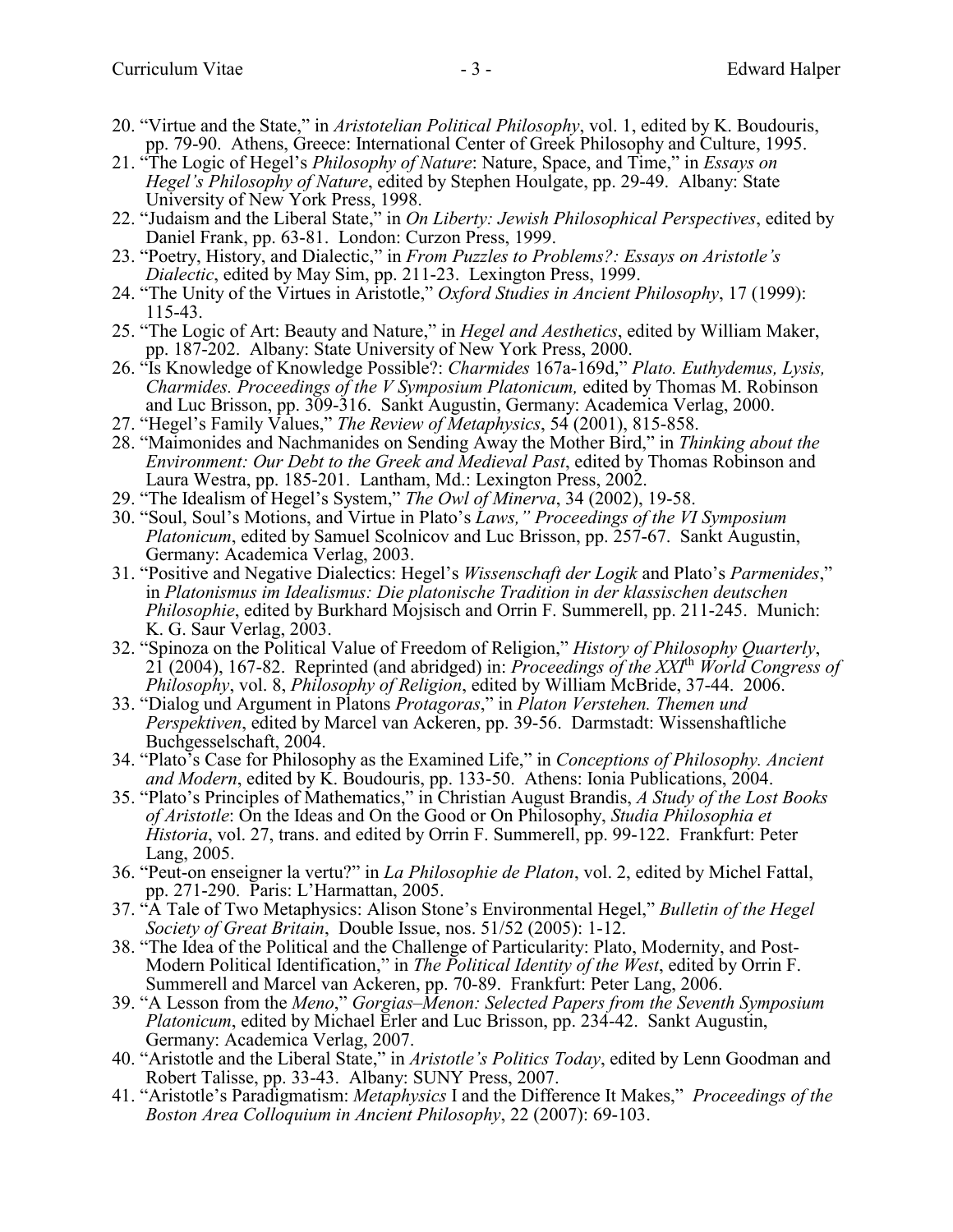- 42. "Plato on the Rationality of Nature," *Skepsis*, 18 (2007): 159-72.
- 43. "Hegel's Criticism of Newton," in *The Cambridge Companion to Hegel and Nineteenth-Century Philosophy*, 2nd ed., edited by Frederick Beiser, pp. 311-43. Cambridge: Cambridge University Press, 2008.
- 44. "The Ultimate Why Question: The Hegelian Alternative," in *The Ultimate Why Question: Why is There Anything at All Rather Than Nothing Whatsoever?*, edited by John Wippel, pp. 170-88. Washington, D.C.: Catholic University Press, 2011.
- 45. "Humor, Dialectic, and Human Nature in Plato," *Epoché: A Journal of the History of Philosophy*, 15 (2011), 319-330.
- 46. "Jacob Klein on Aristotle on Number," *The New Yearbook for Phenomenology and Phenomenological Philosophy*, 3 (2011), 277-87.
- 47. "Torah as Political Philosophy: Maimonides and Spinoza on Divine Law," in *Judaic Sources and Western Thought: Jerusalem's Enduring Presence*, edited by Jonathan Jacobs, pp. 190- 214. Oxford: Oxford University Press, 2011.
- 48. "Knowledge of the Whole in the *Republic*," *Dialogues on Plato's Politeia (Republic). Selected Papers from the Ninth Symposium Platonicum,* edited by Noburu Notomi and Luc Brisson, pp. 252-56. Sankt Augustin, Germany: Academica Verlag, 2013.
- 49. "Klein and Cassirer: Symbol and Symbolic Form," *Journal of Speculative Philosophy*, 29 (2015): 194-217.
- 50. "Maimonides on the Scope of Divine and Human Self-Knowledge," *Quaestio*, 15 (2015), 299-308.
- 51. "The Rationality of Being," *The Review of Metaphysics,* 68 (2015): 487-520. Reprinted in Chinese translation in *Modern Foreign Philosophy*, 2021.
- 52. "Alcibiades' Refutation of Socrates" *Proceedings of the Tenth Symposium Platonicum*, edited by Mauro Tulli and Michael Erler, pp. 342-46. Sankt Augustin, Germany: Academica Verlag, 2016.
- 53. "Divine Justice and the Nature of Human Suffering," in *Jewish Philosophy Past and Present: Contemporary Responses to Classical Sources*, edited by Daniel Frank and Aaron Segal, pp. 176-85. New York: Routledge, 2016.
- 54. "Heraclitus and the Possibility of Metaphysics," *The Review of Metaphysics*, 70 (2017): 453- 72.
- 55. "The Value of Soul's Descent," in *Platonic Inquiries: Selected Papers from the Thirteenth Annual Conference of the International Society for Neoplatonic Studies*, edited by Claudia D'Amico, Natalia Strok, and John Finamore, pp. 93-110. Westbury, England: Prometheus Trust, 2017.
- 56. "Aristotle's Scientific Method," in *Reading Aristotle*, ed. Ronald Polansky and William Wians, pp. 50-96. Leiden: Brill, 2017.
- 57. "The Metaphysics of the Syllogism," *Proceedings of the Boston Area Colloquium in Ancient Philosophy*, 33 (2018): 31-60.
- 58. "Anger and Divine Perfection," *The Question of God's Perfection: Jewish and Christian Essays on the God of the Bible and Talmud*, edited by Dru Johnson and Yoram Hazony, pp. 130-141. Leiden: Brill, 2019.
- 59. "The Currency of Virtue: *Phaedo* 68c-69d," *Plato's Phaedo: Selected Papers from the Eleventh Symposium Platonicum*, edited by Gabriele Cornelli, Francisco Bravo, and Thomas Robinson, pp. 124-32. Sankt Augustin, Germany: Academica Verlag, 2019.
- 60. "Aristotle's Moral Realism: *Phronesis* in *Nicomachean Ethics* 6," in *Passionate Mind: Essays in Honor of John M. Rist*, ed. Barry David, pp. 337-369. Sankt Augustin: Nomos Publishing, 2019.

### **E-Publications**:

1. "Aristotle's Political Virtues," The Paideia Project On-Line: Proceedings of the Twentieth World Congress of Philosophy [Essay - #010052 - 25.5K] 1998. http://www.bu.edu/wcp/Papers/Anci/AnciHal2.htm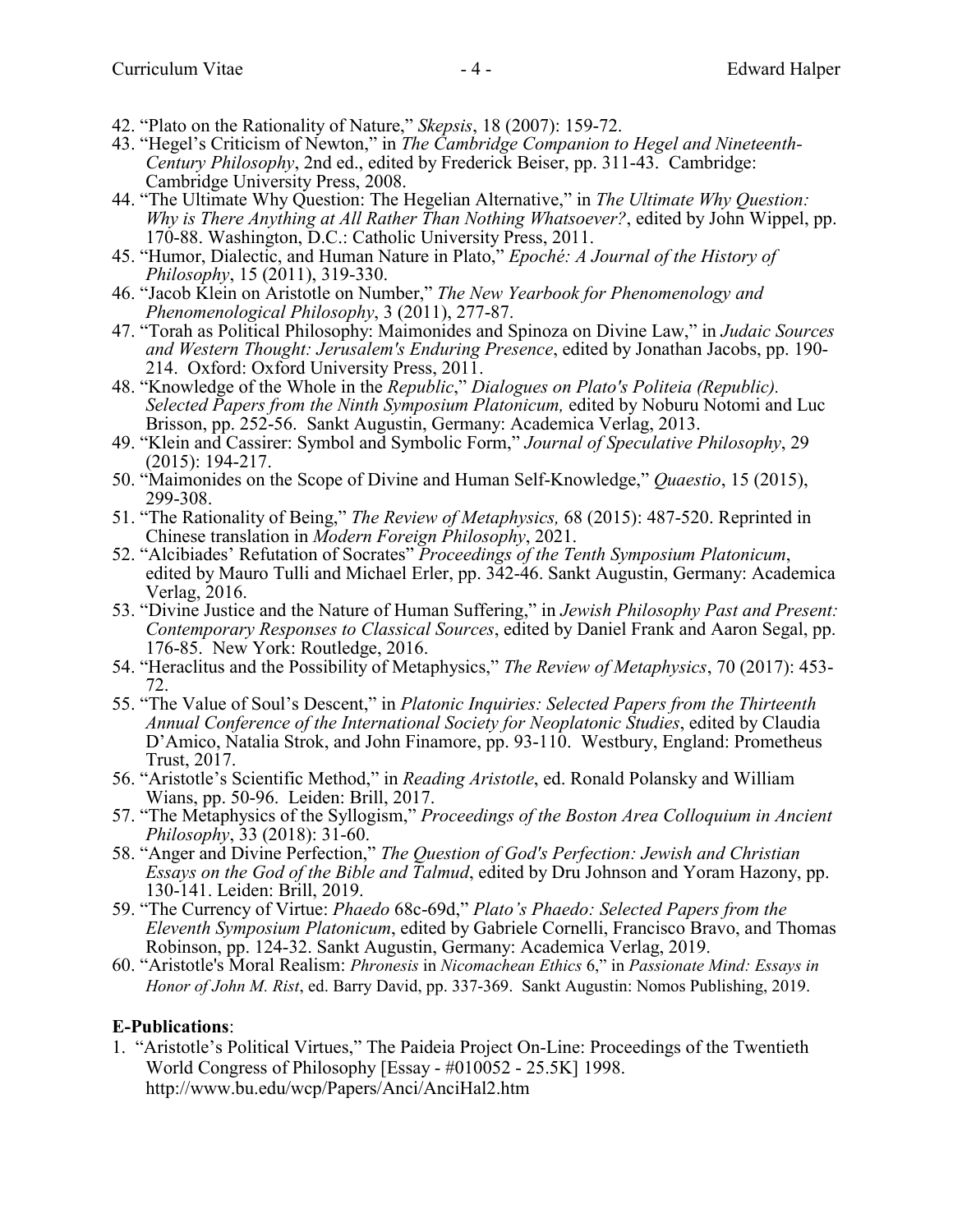- 2. "The Logic of Hegel's *Philosophy of Nature*: Nature, Space, and Time," Hegel's Philosophy of Nature, formerly: http://www.hegel.net/Nature/eh.html currently: http://www.gwfhegel.org/Nature/eh.html
- 3. "Poetry, History, and Dialectic," The Paideia Project On-Line: Proceedings of the Twentieth World Congress of Philosophy [Essay - #010051 - 32.1K] . 1998. http://www.bu.edu/wcp/Papers/Anci/AnciHal1.htm
- 4. "Aristotle's Rethinking of Philosophy," *Proceedings of the XXII*nd *World Congress of Philosophy*, vol. 2 (2008): 107-14.

# **Scholarly, Non-Philosophical, Refereed Article**:

1. "A Note on the Afikoman," *Response*, 15 (1986), 23-27.

# **Abstracts, Letters, and Replies**:

- 1. "Self-Relation in Hegel's Science of Logic," (a description of the article that appeared in *Philosophy Research Archives*), *The Owl of Minerva* 17 (1986), 234-235.
- 2. "Letter to the Editor," *Phronesis* 40 (1995): 116-17.
- 3. "Halper on Pakaluk on Sedley," *Bryn Mawr Classical Review* (October, 2001).
- 4. "The Idealism of Hegel's System," "Hegel's Family Values" (descriptions of 27 and 29 above), *Hegel Studien* 39/40 (2004/2005): 330-31, 386.
- 5. "A Tale of Two Metaphysics: Alison Stone's Environmental Hegel" (description of 37 above), *Hegel Studien* 41 (2006).

# **Dictionary and Encylopedia Articles**:

- 1. "Aitia," "Autarkia," "Dianoia," "Elenchus," "Nous," "One-Many Problem," "Ousia," "Telos," in *Cambridge Dictionary of Philosophy*, Cambridge: Cambridge University Press, 1995. "One Over Many," 2nd ed., 1999.
- 2. "Aristoteles," *Philosophenlexikon*, edited by Burkhard Mojsisch and Stefan Jordan, Stuttgart: Reclam Verlag, 2009, 32-36.

# **Teaching Articles**:

- 1. "Ethics in Film," *American Philosophical Association Newsletter on Teaching Philosophy* 3, no. 1 (Fall, 2003), 191-95."Ethics in Film," *American Philosophical Association Newsletter on Teaching Philosophy* 3, no. 1 (Fall, 2003), 191-95.
- 2. "Freshman Seminar Film Courses," *Teaching Philosophy* 28, no. 4 (2005), 351-65.
- 3. "Teaching as Philosophical Horticulture: Providing Rich Soil, Water, and Plenty of Light," *Chalk Talk: Teaching Tips from the UGA Teaching Academy*, edited by Loch Johnson, pp. 51-53. Athens: University of Georgia, 2010.

# **Book Reviews**:

- 1. Sayre, Kenneth M. *Plato's Late Ontology: A Riddle Resolved.* Princeton: Princeton University Press, 1983. In *Classical World*, 78 (1985), 609-10.
- 2. Lord, Carnes. *Education and Culture in the Political Thought of Aristotle*. Ithaca, New York: Cornell University Press, 1982. In *Ancient Philosophy*, 5 (1985), 109-13.
- 3. Furth, Montgomery. *Aristotle Metaphysics: Books VII-X*. Indianapolis: Hackett Publishing. In *Classical World*, 80 (1987), 317.
- 4. Bolter, J. David. *Turing's Man: Western Culture in the Computer Age*. Chapel Hill: University of North Carolina Press, 1984. In *Classical Journal*, 84 (1988), 64-67.
- 5. Miller, Mitchell, Jr. *Plato's Parmenides: The Conversion of the Soul*. Princeton: Princeton University Press, 1986. In *Classical World*, 82 (1988), 132.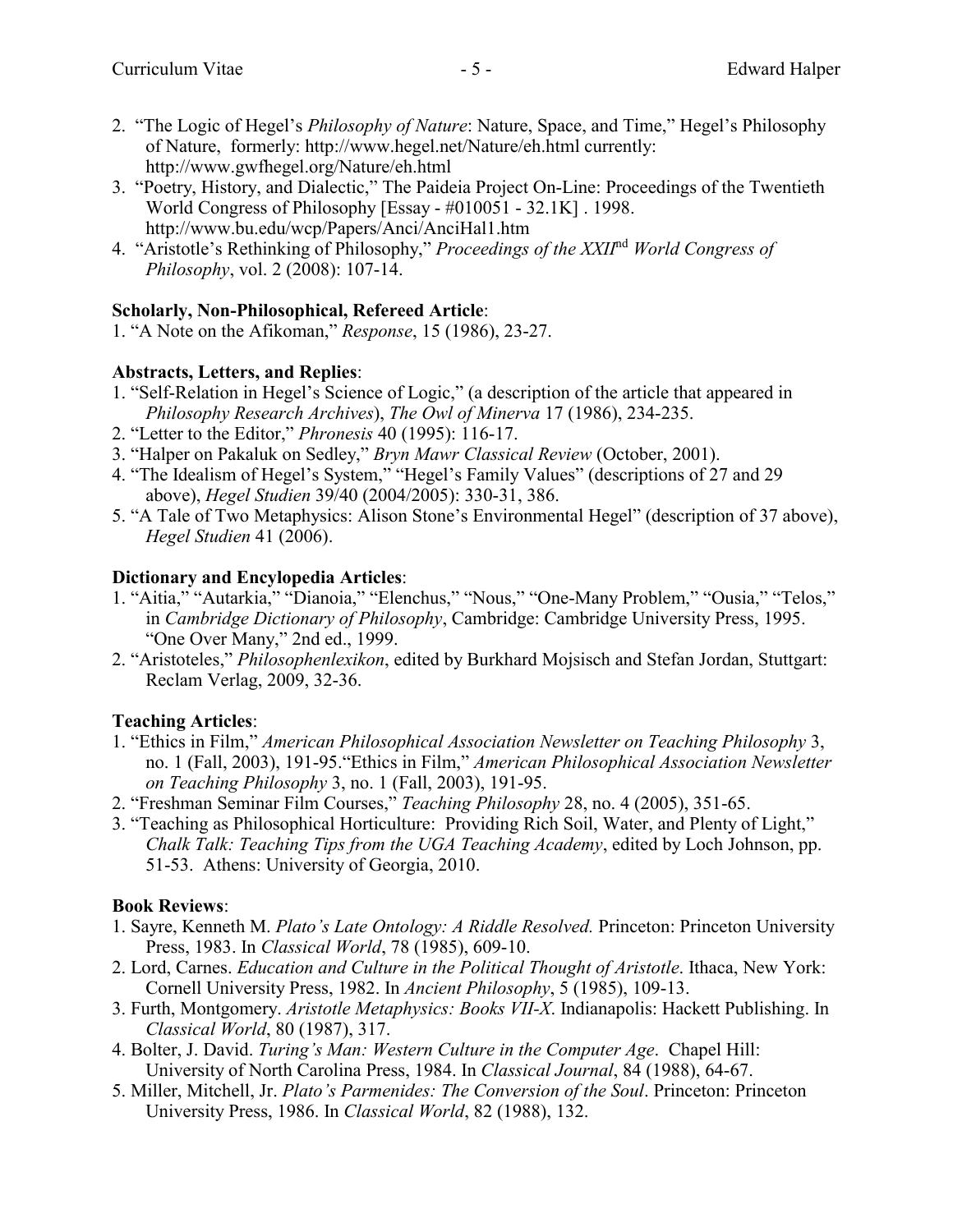- 6. Kraemer, Hans Joachim. *Plato on the Foundations of Metaphysics*. Translated by John R. Catan. Albany: SUNY Press, 1990. In *Choice*, 29 (1991), 256-57.
- 7. Oehler, Klaus. *Der Unbewegte Beweger des Aristoteles*. Frankfurt: Vittorio Klostermann, 1984. In *Ancient Philosophy*, 11 (1991), 439-44.
- 8. Gill, Mary Louise. *Aristotle on Substance*. Princeton, N.J.: Princeton University Press, 1989. In *Journal of the History of Philosophy*, 30 (1992), 444-46.
- 9. Loux, Michael. *Primary Ousia: An Essay on Aristotle's Metaphysics Z and H*. Ithaca, New York: Cornell University Press, 1991. In *The Metaphysics*, 46 (1993), 625-27.
- 10. Judson, Lindsay, ed. *Aristotle's Physics: A Collection of Essays*. Oxford: Clarendon Press, 1991. In *Choice*, 30 (1992), 248.
- 11. Dooley, William E. and Arthur Madigan (trr). *Alexander of Aphrodisias: On Aristotle's Metaphysics 2 & 3*. Ithaca, New York: Cornell University Press, 1992. In *Classical World*, 88 (1994), 63-64.
- 12. Lacey, A. R. *Philoponus. On Aristotle's Physics 2*. Ithaca, New York: Cornell University Press, 1992. In *Choice*, 31 (1993), 263.
- 13. Urmson, J. O. *Simplicius. On Aristotle's Physics 4.1-5, 10-14*. Ithaca, New York: Cornell University Press, 1992. In *Choice*, 31 (1993), 267.
- 14. Madigan, Arthur. *Alexander of Aphrodisias: On Aristotle's Metaphysics 4*. Ithaca, New York: Cornell University Press, 1994. William E. Dooley, *Alexander of Aphrodisias: On Aristotle's Metaphysics 5*. Ithaca, New York: Cornell University Press, 1994. In *Choice*, 32 (1994), 262-63.
- 15. Barnes, Jonathan, ed. *The Cambridge Companion to Aristotle*. Cambridge: Cambridge University Press, 1995. In *Choice*, 33 (1995).
- 16. Sachs, Joe. *Aristotle's Physics: A Guided Study*. New Brunswick, New Jersey: Rutgers University Press, 1995. In *The Review of Metaphysics*, 50 (1997), 687-89.
- 17. Sayre, Kenneth. *Parmenides' Lesson*. Notre Dame: University of Notre Dame Press, 1996. In *Choice*, 35 (1997).
- 18. Cohen, Sheldon M. *Aristotle on Nature and Incomplete Substance*. Cambridge: Cambridge University Press, 1996. In *Philosophy in Review* 17 (1997), 317-19.
- 19. *The Fourth Tetralogy*. Internet site. In *Choice*, 35 sup. (1998), 94.
- 20. Sherman, Nancy, ed. *Aristotle's Ethics: Critical Essays*. Lantham, MD: Rowman and Littlefield, 1999. In *Choice*, 37 (1999).
- 21. *Philosophy News*. Internet site. In *Choice*, 37 sup. (2000), 193.
- 22. Rappe, Sara. *Reading Neoplatonism: Non-discursive Thinking in the Texts of Plotinus, Proclus, and Damascius*. Cambridge: Cambridge University Press, 2000. In *Choice*, 39 (2001).
- 23. Newman, Jay. *Biblical Religion and Family Values: A Problem in the Philosophy of Culture*. Westport, Conn.: Praeger, 2001. In *Choice*, 39 (July, 2002).
- 24. Jedan, Christoph. *Willensfreiheit bei Aristoteles?* Göttingen: Vandenhoeck & Ruprecht, 2000. In *Bochumer Philosophisches Jarbuch für Mittelalter*, 7 (2002), 243-49.
- 25. Pangle, Lorraine Smith. *Aristotle and the Philosophy of Friendship*. Cambridge: Cambridge University Press, 2003. In *Choice* 40 (July, 2003).
- 26. Madigan, Arthur. *Aristotle. Metaphysics. Book B and Book K 1-2.* Oxford: Clarendon Press, 1999. In *The Review of Metaphysics*, 57 (December, 2003), 383-85.
- 27. Pangle, Lorraine Smith. *Aristotle and the Philosophy of Friendship*. Cambridge: Cambridge University Press, 2003. In *The Review of Metaphysics*, 57 (December, 2003), 430-32.
- 28. *Aristotle Bibliography*. Internet site. www.Aristotlebibliography.com. In *Choice*, 41 sup. (March, 2004).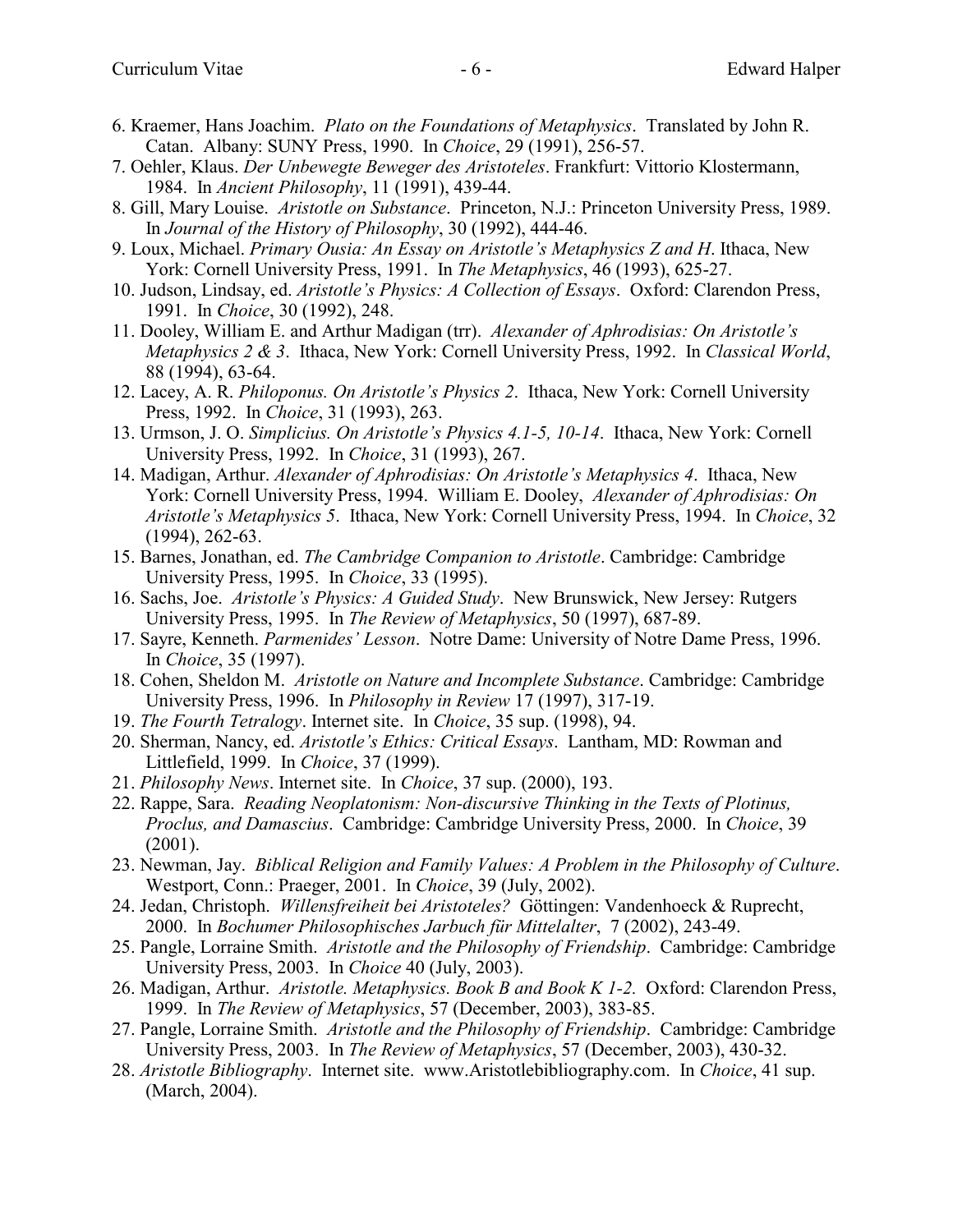- 29. Gilmore, Richard A. *Doing Philosophy at the Movies*. Albany: SUNY Press, 2005. In *Choice* 43 (2005), 672.
- 30. Michellini, Anne N., ed. *Plato as Author: The Rhetoric of Philosophy.* Leiden: Brill, 2003. In *Archiv für Geschichte der Philosophie* 88 (2006), 230-32.
- 31. Pasquale, Gianluigi. *Aristotle and the Principle of Non-Contradiction*. Sankt Augustin: Academia Verlag, 2005. In *Aestimatio: Critical Reviews in the History of Science* 3 (2006): 66-71.
- 32. Almond, Brenda. *The Fragmenting Family*. Oxford: Clarendon Press, 2006. In *Choice* 44 (2007).
- 33. Keller, Simon. *The Limits of Loyalty*. Cambridge: Cambridge University Press, 2007. In *Choice* 46 (2008).
- 34. Owens, Joseph. *Gradations of Being in* Metaphysics *E-Z.* South Bend, Ind.: St. Augustine's Press, 2007. In *American Catholic Philosophical Quarterly* 83 (2009), 625-30.
- 35. Studtmann, Paul. *The Foundations of Aristotle's Categorial Scheme.* Milwaukee: Marquette University Press, 2008. In *Ancient Philosophy*, 30 (2010), 452-55.
- 36. Davies, Daniel. *Method and Metaphysics in Maimonides'* Guide for the Perplexed. Oxford: Oxford University Press, 2011. In *Philosophy in Review*, 32 (2012), 450-53.
- 37. Stern, Josef. *The Matter and Form of Maimonides'* Guide. In *Choice* 51 (2014)., 131-32
- 38. Lewis, Frank. *How Aristotle Gets by in* Metaphysics Zeta. New York: Oxford University Press, 2013. In *Ancient Philosophy*, 35 (2015), 472-77.
- 39. Reeve, C. D. C. *Aristotle.* Metaphysics. Indianapolis: Hackett, 2016. In *Review of Metaphysics* (2019), 131-32.

#### **PRESENTATIONS TO PHILOSOPHICAL ASSOCIATIONS AND DEPARTMENTS**:

- 1. "The Unity of Form in Sensible Substance," Society for the Study of Islamic Philosophy and Science and Technology, American Oriental Society, Annual Meeting, April, 1978.
- 2. "Aristotle's Definition of Number," Institute for the History and Philosophy of Science and Technology Colloquium, University of Toronto, December, 1978.
- 3. "*Metaphysics* Z-H: The Unity of Form," Canadian Philosophical Association Annual Meeting, Saskatoon, Canada, June, 1979.
- 4. "The Kantian Way of Answering Hume," Comments on paper by D. Goldstick, University of Toronto Philosophical Evening, March, 1980.
- 5. "Aristotle on the Essence of Artifacts," Comments on paper by L. Gerson, Canadian Philosophical Association Annual Meeting, Halifax, Canada, June, 1981.
- 6. "Aristotle on the Extension of Non-Contradiction," Canadian Philosophical Association Annual Meeting, Ottawa, Canada, June, 1982.
- 7. "*Metaphysics* Z 12 and H 6: A Doublet?" G.E.L. Owen Memorial Workshop on Aristotle's Metaphysics and Epistemology, Florida State University, Tallahassee, January, 1983.
- 8. "*Metaphysics* Z 4-5: An Argument from Addition," American Philosophical Association, Western Division, Chicago April, 1983.
- 9. "Aristotle on the Convertibility of One and Being," XVII<sup>th</sup> World Congress of Philosophy, Montreal, Canada, August, 1983.
- 10. "Aristotle on Knowledge of Nature," American Philosophical Association, Pacific Division, Long Beach, California, March, 1984.
- 11. "Aristotle on the Convertibility of One and Being," American Philosophical Association, Western Division, Cincinnati, Ohio, April, 1984.
- 12. "Aristotle on the Possibility of Metaphysics," Southern Society for Philosophy and Psychology, Annual Meeting, New Orleans, Louisiana, April, 1985.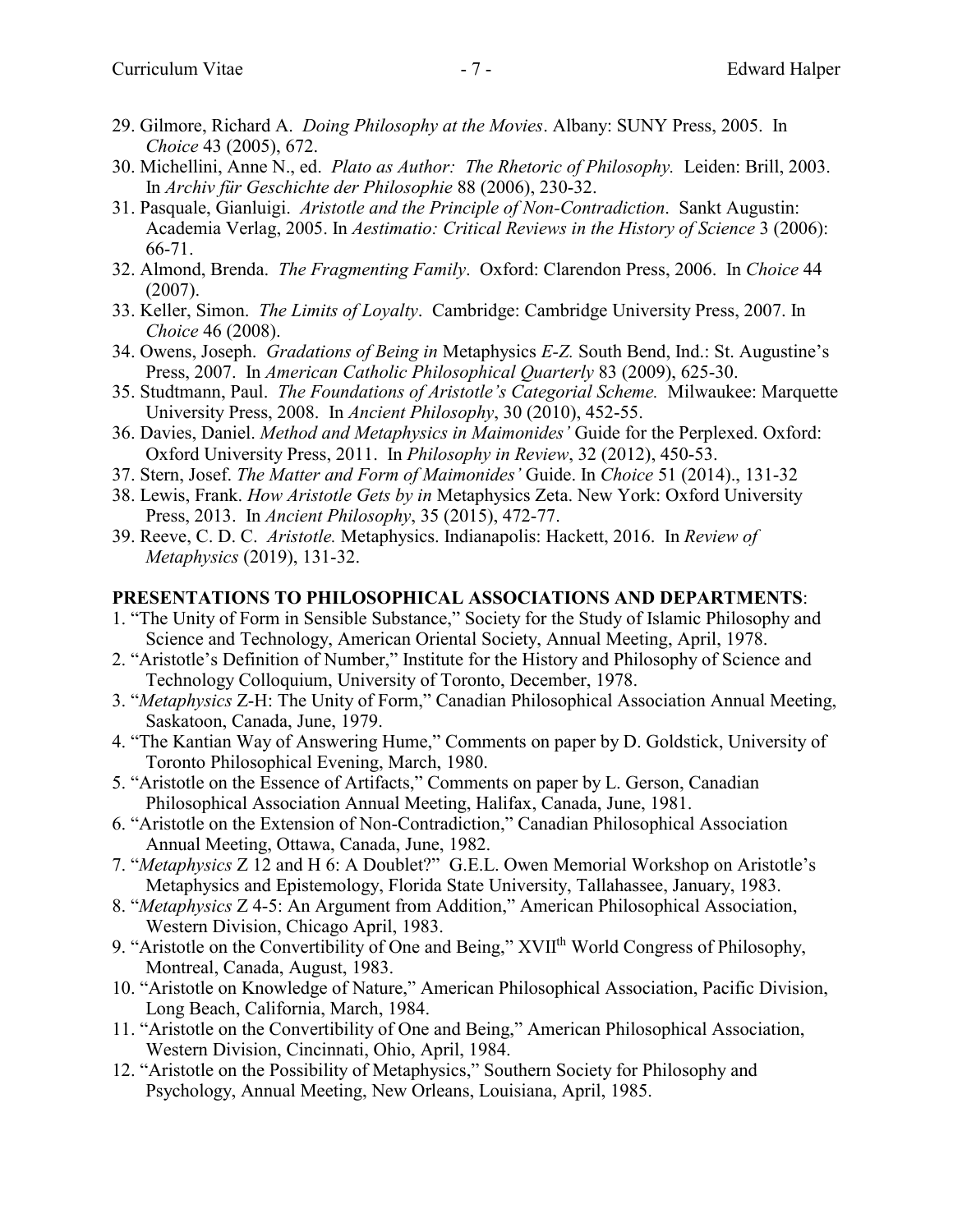- 13. "Being *qua* Being in *Metaphysics* Γ," American Philosophical Association, Western Division, Chicago, Illinois, April, 1985.
- 14. "Self-Relation in Hegel's Logic," Society for Systematic Philosophy, meeting in conjunction with the American Philosophical Association, Eastern Division, Washington, D.C., December, 1985.
- 15. "The Origin of Aristotle's Metaphysical *Aporiai*," Society for Ancient Greek Philosophy, meeting in conjunction with the American Philological Association and the American Philosophical Association, Eastern Division, Washington, D.C., December, 1985.
- 16. "Aristotle and the Megarians," Comments on a paper by Lindsay Judson, American Philosophical Association, Eastern Division, Boston, Mass., December, 1986.
- 17. "Accidental Causes: Aristotle and Beyond," Metaphysical Society of America, New York, New York, March, 1987.
- 18. "Aristotle's Solution to the Problem of Substance in *Metaphysics* Z-Θ," Georgia Philosophical Society, Athens, Georgia, April, 1987.
- 19. "The Rational Basis of Aristotle's Virtue," Southern Society for Philosophy and Psychology, Annual Meeting, Atlanta, Georgia, April, 1987.
- 20. "*Metaphysics* Zeta 4-6 and Aristotle's Epistemology," Comments on a paper by Michael Morgan, The University of Dayton Sixteenth Annual Philosophy Colloquium: Aristotle's Ethics and Metaphysics, November, 1987.
- 21. "Aristotle's Solution to the Problem of Sensible Substance," Invited Symposium, American Philosophical Association, Eastern Division, New York, New York, December, 1987.
- 22. "The Rational Basis of Aristotle's Virtue," XVIIIth World Congress of Philosophy, Brighton, England, August, 1988.
- 23. "Hegel and the Problem of the Differentia," Hegel Society of America, Tenth Biennial Meeting, October 1988.
- 24. "Idealist Refutations of Idealism," Comments on a paper by Arindam Chakrabarti, Society for Systematic Philosophy meeting in conjunction with the American Philosophical Association, Eastern Division, Washington, D.C., December, 1988.
- 25. "Some Problems in Aristotle's Mathematical Ontology," 11th Annual Boston Area Colloquium in Ancient Philosophy, Boston College, March, 1989.
- 26. "Does Aristotle Beg the Question in his Defense of the Principle of Non-Contradiction," Comments on a paper by Michael J. Degnan, American Catholic Philosophical Association, New Orleans, Louisiana, March, 1989.
- 27. "Two Problems in Aristotelian Ethics," (A) American Philosophical Association, Central Division, Chicago, Illinois, April, 1989. (B) Canadian Philosophical Association, Annual Congress, Quebec, Canada. May, 1989.
- 28. "Individuality," Society for Systematic Philosophy, meeting in conjunction with the American Philosophical Association, Eastern Division, Atlanta, Georgia, December, 1989.
- 29. "Plato on the Good," "Aristotle on the Good," NEH Summer Institute on Classical Ethics, Berry College, Rome, Georgia, June, 1990.
- 30. "The 'Socrates' of Plato's Early Dialogues," Second International Conference on Greek Philosophy: The Philosophy of Socrates, Samos, Greece, August, 1990.
- 31. "Plato and Aristotle on Friendship," (A) Ninth Annual Joint Conference of the Society for the Study of Islamic Philosophy and Science and the Society for Ancient Greek Philosophy, Baruch College, New York, New York, October, 1990. (B) Department of Philosophy, Emory University, March, 1992. (C) American Philosophical Association, Pacific Division, Portland, Oregon, March, 1992.
- 32. "Aristotle's Accidental Causes," Colloquium, University of South Carolina, April, 1991.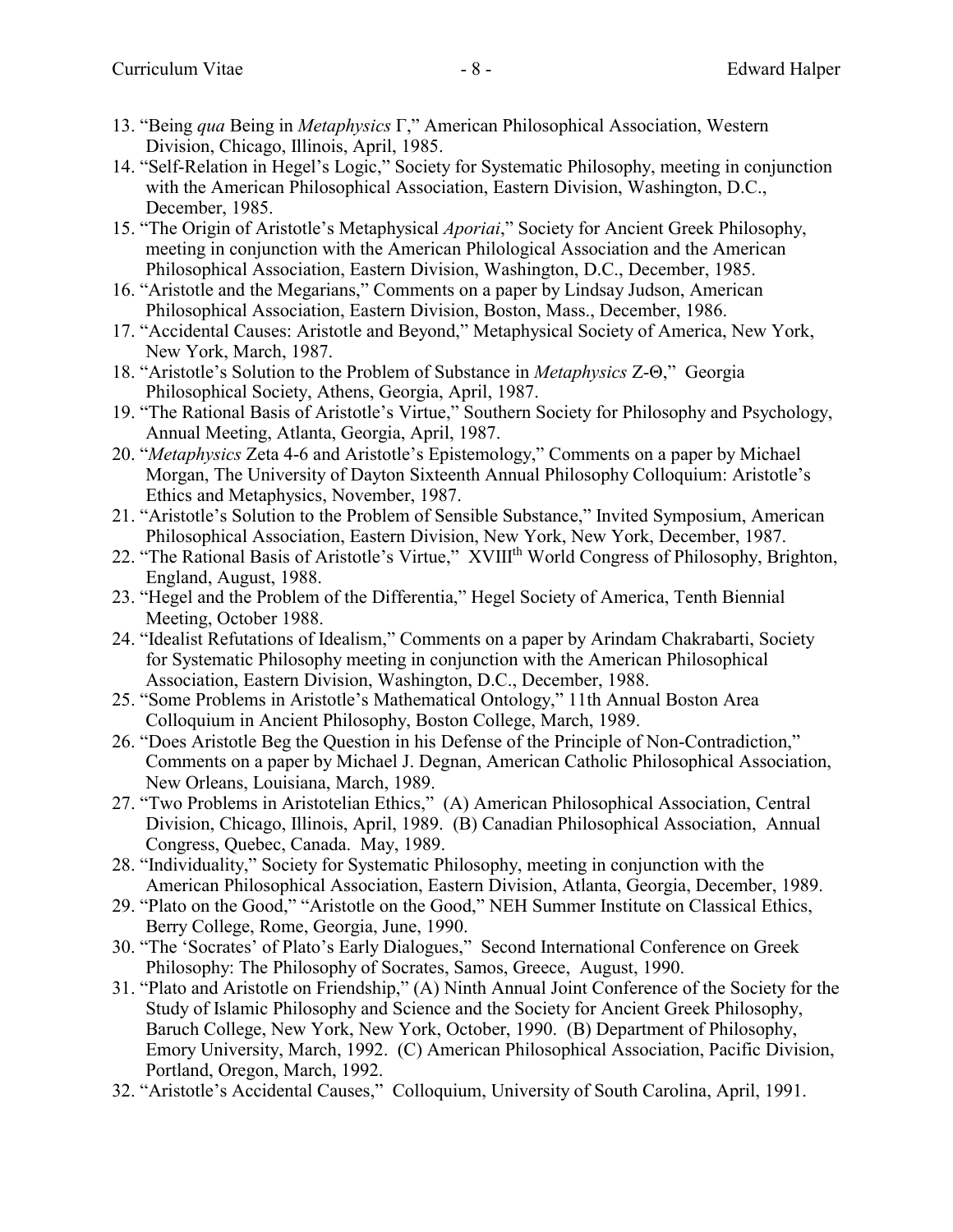- 33. "Plato's *Statesman* and the Craft Analogy," Third Symposium Platonicum, International Plato Society, Bristol, England, August, 1992.
- 34. "The Substance of Aristotle's Ethics," Eleventh Annual Joint Conference of the Society for the Study of Islamic Philosophy and Science and the Society for Ancient Greek Philosophy, Columbia University, New York, New York, October, 1992.
- 35. "Aristotle's 'Exclusive' Account of Happiness: Contemplative Wisdom as a Guise of the Political Philosopher," Comments on a paper by Ronna Burger, Society for Systematic Philosophy meeting in conjunction with the American Philosophical Association, Eastern Division, Washington, D.C., December, 1992.
- 36. "Aristotle's Transcendental Unity," Comments on a paper by Donald Morrison, Metaphysical Society of America, University of Notre Dame, March, 1993.
- 37. "The Logic of the *Philosophy of Right*: Property and Contracts," Hegel Society of America, meeting in conjunction with the XIX<sup>th</sup> World Congress of Philosophy, Moscow, Russia, August, 1993.
- 38. "Aristotle on the Happy Life," (A) XIX<sup>th</sup> World Congress of Philosophy, Moscow, Russia, August, 1993. (B) American Philosophical Association, Central Division, Annual Meeting, Kansas City, Missouri, May, 1994.
- 39. "Aristotle's Concept of Nature," (A) Twelfth Annual Joint Conference of the Society for the Study of Islamic Philosophy and Science and the Society for Ancient Greek Philosophy, State University of New York, Binghamton, October, 1993. (B) "Philosopher's Holiday," Vassar College, Poughkeepsie, New York, October, 1993.
- 40. "Maimonides on Creation: Purpose or Necessity?" University of Georgia lecture series: "From Maimonides to Modernity: Philosophical Thought and the Jewish Tradition" sponsored by the Humanities Center and the Departments of Religion and Philosophy, May 24, 1994.
- 41. "Virtue and the State," (A) Sixth International Conference on Greek Philosophy: Aristotle's Political Philosophy, Ierissos, Greece, August, 1994. (B) Thirteenth Annual Joint Conference of the Society for the Study of Islamic Philosophy and Science and the Society for Ancient Greek Philosophy, State University of New York, Binghamton, October, 1994.
- 42. "The Logic of Hegel's *Naturphilosophie*: Nature, Space and Time," Hegel Society of America, Thirteenth Biennial Meeting, Washington, D. C., October 1994.
- 43. "The Works of Reason in Plato's *Timaeus*," (A) University of Georgia Symposium "Plato's Later Dialogues: Dramatic Structure, Dialogicality, and Metaphysics," sponsored by the Humanities Center and the Departments of Philosophy and Classics, June 2, 1994. (B) Fourth Symposium Platonicum, International Plato Society, Grenada, Spain, September, 1995.
- 44. "Aristotle and Hegel on the State," Society for Systematic Philosophy meeting in hconjunction with the American Philosophical Association, New York, December, 1995.
- 45. "The Unity of Virtue and the Unity of Life," (A) Colloquium at the University of Kansas, Lawrence Kansas, October, 1995. (B) Colloquium at McGill University, Montreal, Canada, February, 1996. (C) Colloquium at the University of Montreal, Montreal, Canada, March, 1996. (D) Colloquium at the University of Ottawa, Ottawa, Canada, April, 1996. (E) American Philosophical Association, Central Division, Chicago, April, 1996.
- 46. "Judaism and the Liberal State," Academy for Jewish Philosophy, Nashville, Tennessee, June, 1996.
- 47. "The Logic of Art: Beauty and Nature," Hegel Society of America, Fourteenth Biennial Conference, Keystone, Colorado, October, 1996.
- 48. "*Timaeus* 31b4-32c4: A Case for Mathematical Intermediates," Israel Society for the Promotion of Classical Studies, Annual Conference, Jerusalem, Israel, May, 1997.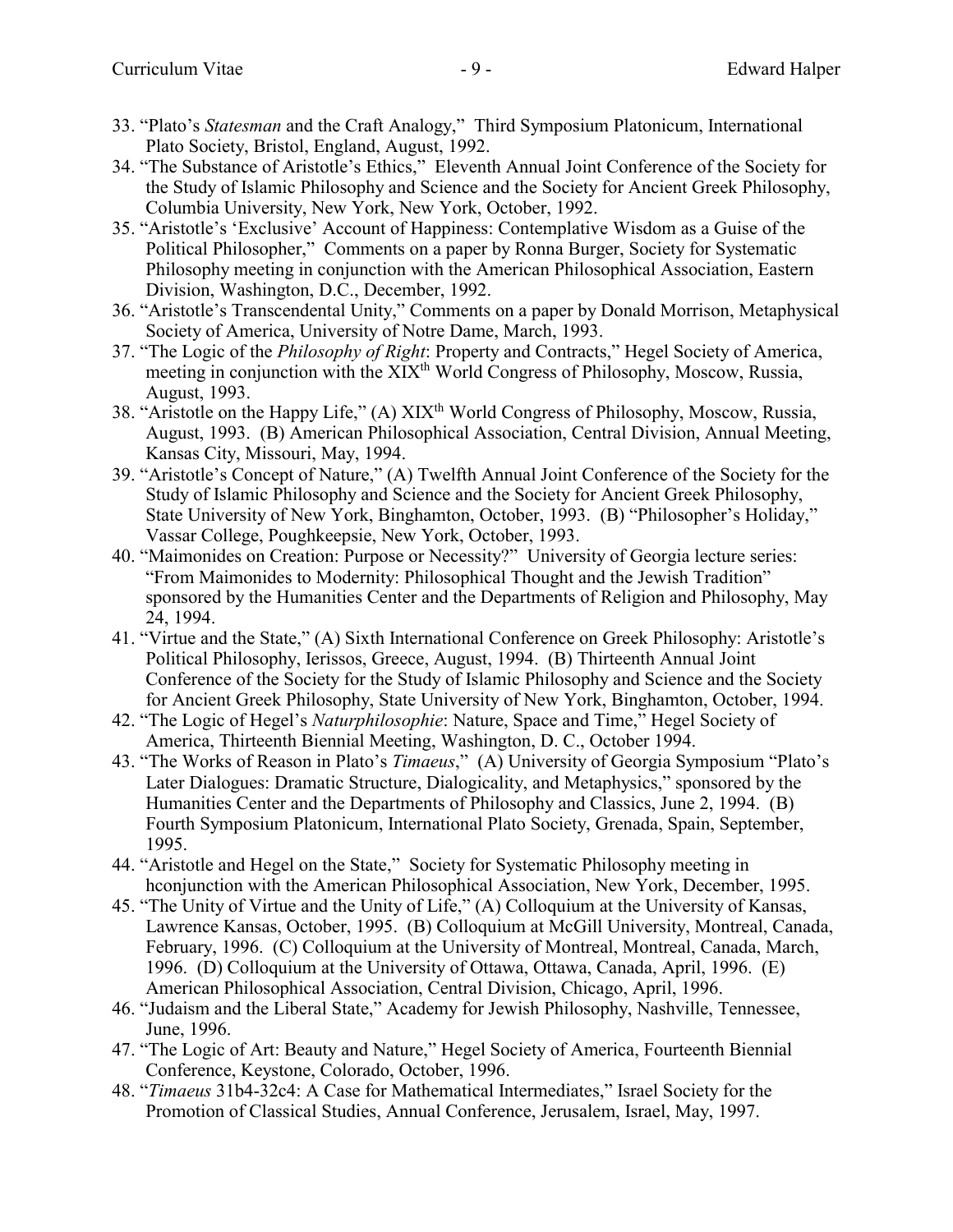- 49. "Aristotle's Political Virtues," (A) Canadian Philosophical Association, Annual Meeting, St. John's, Newfoundland, Canada, June, 1997; (B) XX<sup>th</sup> World Congress of Philosophy, Boston, Massachusetts, August, 1998.
- 50. "Poetry, History, and Dialectic," (A) American Philosophical Association, Pacific Division, Los Angeles, California, March 1998; (B) XX<sup>th</sup> World Congress of Philosophy, Boston, Massachusetts, August, 1998.
- 51. "Knowledge of Knowledge and the Good: *Charmides* 167a-175a," Fifth Symposium Platonicum, International Plato Society, Toronto, Canada, August, 1998.
- 52. "Hegel's Family Values," (A) Society for Systematic Philosophy, meeting in conjunction with the American Philosophical Association, Eastern Division, Washington, D.C., December, 1998; (B) Department of Philosophy, Freie Universität Berlin, Germany, January, 2001; (C) Philosophy Department, University of Rostock, Rostock, Germany, February 2001; (D) Hoger Institute for Philosophy, Katholieke Universiteit Leuven, Belgium, April, 2002.
- 53. "Judaism, Epistemology, and Realism," Academy for Jewish Philosophy, meeting in conjunction with the American Philosophical Association, Eastern Division, Boston, Massachusetts, December, 1999.
- 54. "The Idealism of Hegel's System," Hegel Society of America, meeting in conjunction with the American Philosophical Association, Eastern Division, Boston, Massachusetts, December, 1999.
- 55. "The Ontology of the Good: The End of Mechanism," Metaphysical Society of America, Annual Meeting, Carlisle, Pennsylvania, March, 2000.
- 56. "Maimonides and Nachmanides on Sending Away the Mother Bird," International Society for Environmental Ethics, Florence, Italy, August, 2000.
- 57. "Thinking and Being in Aristotle," (A) Institute for Philosophy, Ruhr Universität Bochum, Germany, February, 2001; (B) Mid-West Seminar in Ancient and Medieval Philosophy, Marquette University, Milwaukee, Wisconsin, January, 2002; (C) Departmental Colloquium, Loyola University, Chicago, Illinois, January, 2002; (D) Departmental Colloquium, University of St. Andrews, Scotland, May, 2005; (E) Department of Classics, Bar-Ilan University, Israel, June, 2005; (F) Colloquium, Oxford University, June, 2005.
- 58. "Soul, Soul's Motions, and Virtue in Plato's *Laws*," (A) Sixth Symposium Platonicum, Jerusalem, Israel, August, 2001; (B) American Philosophical Association, Eastern Division, Philadelphia, December, 2002.
- 59. "Hegel's *Logic* and Plato's *Parmenides*," (A) Society for Systematic Philosophy meeting in conjunction with the American Philosophical Association, Eastern Division, Atlanta, December 2001; (B) Conference on "Platonismus im Deutschen Idealismus," Ruhr University Bochum, Germany, July, 2002.
- 60. "The Metaphysics of Human Relationships," (A) Institute for Philosophy, University of Bielefeld, Germany, April, 2002; (B) Fachschaft Philosophie, Ruhr University Bochum, Germany, June 2002; (C) Institute for Environment, Philosophy & Public Policy, Lancaster University, England, May, 2005; (D) Department of Philosophy, Auburn University, February, 2017.
- 61. "Participation and Mathematical Intermediates in Plato's *Timaeus*," Institute for Philosophy, University of Saarlandes, Saarbrücken, Germany, June, 2002.
- 62. "The Ontology of Aristotle's Logic," Institute for Philosophy, University of Leipzig, Germany, June, 2002.
- 63. "The One and the Unmoved Movers in *Metaphysics* Λ," Institute for Philology, University of Tübingen, June, 2002.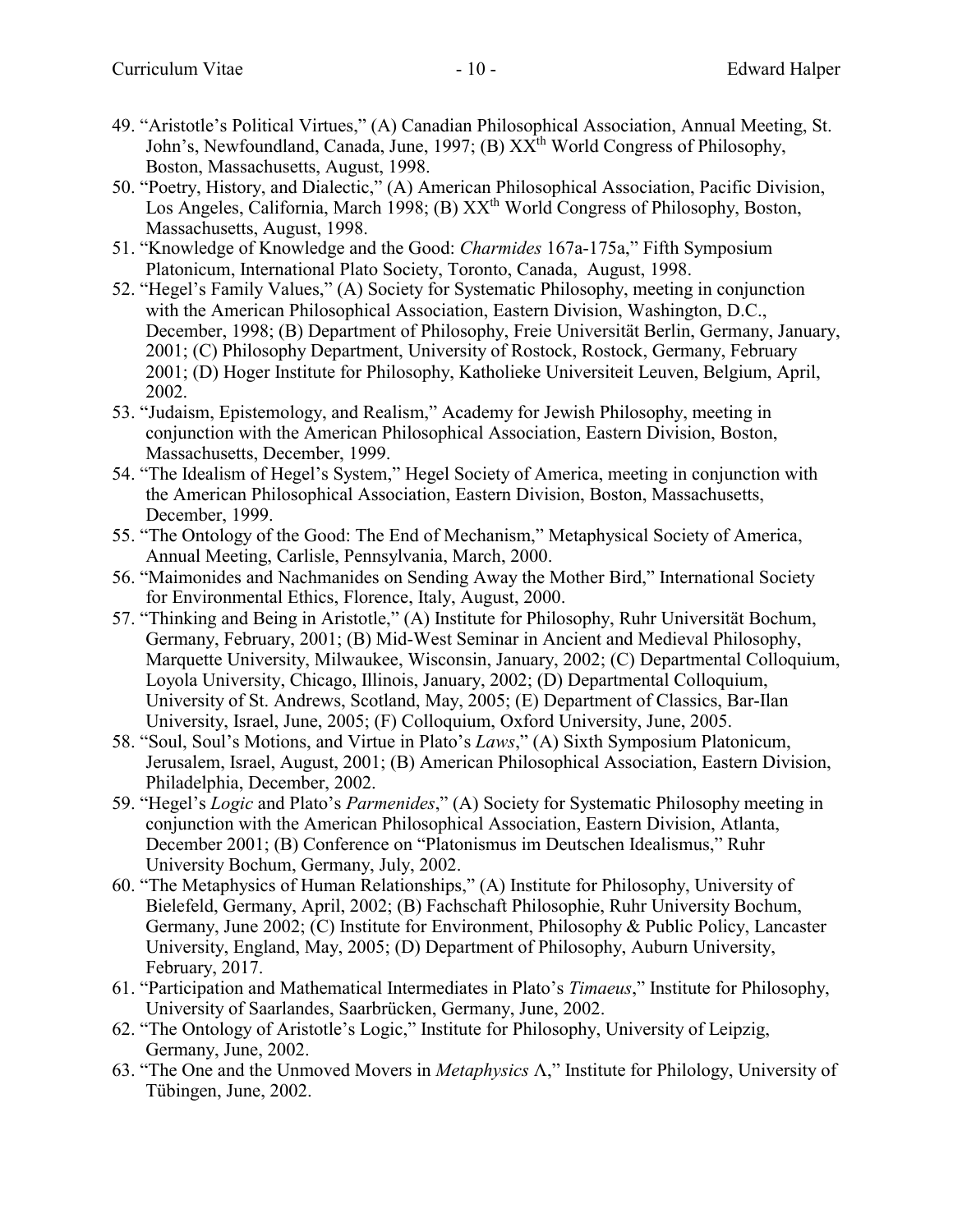- 64. "Virtue and the Political Life in Aristotle," Thomas Institute, University of Cologne, Germany, June 2002.
- 65. "Can Virtue be Taught?" Institute for Philology, Bayerische Julius-Maximilians-Universität Würzburg, Germany, July 2002.
- 66. "The Possibility of Political Knowledge in Plato's Second Best States," Presentation to Dorothea Frede's seminar, University of Hamburg, July, 2002.
- 67. "Dialogue and Argument in Plato's *Protagoras*," American Philological Association, Annual Meeting, New Orleans, January, 2003.
- 68. "Plato on the Rationality of Nature," Fourteenth International Symposium of the Olympic Center for Philosophy and Culture, Pyrgos, Greece, July, 2003.
- 69. "The Life of Reason and the Good Life," Comments on a paper by Christopher Rowe, round table, Fourteenth International Symposium of the Olympic Center for Philosophy and Culture, Pyrgos, Greece, July, 2003.
- 70. "Spinoza on the Political Value of Freedom of Religion," (A) XXIth World Congress of Philosophy, Istanbul, Turkey, August, 2003; (B) American Philosophical Association Central Division, Annual Meeting, Chicago, Ill., April, 2004.
- 71. "Plato's Case for Philosophy as the Examined Life," Invited Speaker, Fifteenth International Conference on Greek Philosophy, Ouranoupolis, Greece, August, 2003.
- 72. "Aristotle and the Liberal State," (A) Special Session on the Contemporary Relevance of Aristotle's Political Philosophy at the XXI<sup>th</sup> World Congress of Philosophy, Istanbul, Turkey, August, 2003; (B) Society for Ancient Greek Philosophy Annual Conference, New York, October, 2003.
- 73. "On the Metaphysical (Half-) Life of Aristotle's Doctrine of Chance in *Physics* 2.4-8," Comment on a paper by Lee Mayo, Metaphysical Society of America, Annual Meeting, Athens, Georgia, March 2004.
- 74. "The Idea of the Political and the Challenge of Particularity: Plato, Modernity, and Post-Modern Political Identification," conference on "The Political Identity of the West in the Mirror of Platonism" sponsored by the Thyssen Foundation, Center for Interdisciplinary Research, Hamburg, Germany, July, 2004.
- 75. "A Lesson from the *Meno*," Seventh Symposium Platonicum, Würzburg, Germany, July, 2004.
- 76. "Maimonides' Aristotelianism in the *Eight Chapters*," (A) Association for Jewish Studies, Annual Meeting, Chicago, Ill., December, 2004; (B) International Society for Universal Dialogue, Seoul, South Korea, July, 2008.
- 77. "Hegel's Critique of Newtonian Physics," (A) Metaphysical Society of America, Annual Meeting, University of Pittsburgh, Pittsburgh, Pa., March, 2005; (B) University of Warwick, Warwick, England, May, 2005; (C) Canadian Society for the History and Philosophy of Science, York University, Toronto, May, 2006.
- 78. "A Tale of Two Metaphysics: Alison Stone's Environmental Hegel," Author Meets Critics Symposium on Alison Stone's *Petrified Intelligence: Nature in Hegel's Philosophy*, American Philosophical Association, Pacific Division, San Francisco, Calif., March, 2005.
- 79. "Arguments of Adamant and Iron," Department of Classics, University of Durham, Durham, England, May, 2005.
- 80. "Aristotle on the Principle of Non-Contradiction," Departmental Colloquium, University of Edinburgh, Scotland, May, 2005.
- 81. "Civil Obedience: Justice in the *Crito*," (A) Israel Society for the Promotion of Classical Studies, Annual Conference, Haifa, Israel, June, 2005; (B) Canadian Philosophical Association, Annual Meeting, York University, Toronto, Canada, June, 2006.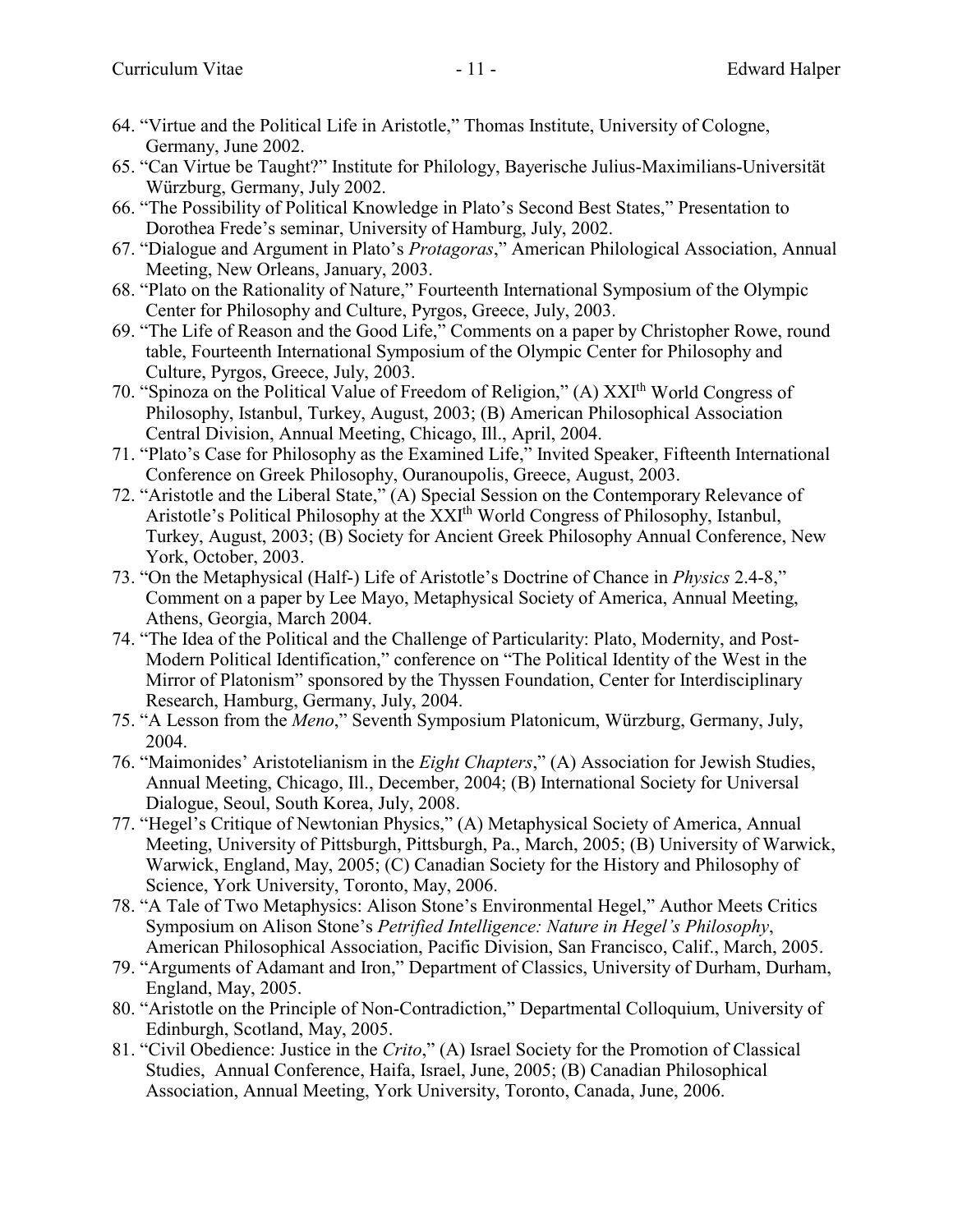- 82. "Universal Man and the Freedom of the Particular," International Society for Universal Dialogue, Helsinki, Finland, July, 2005.
- 83. "Aristotle's Paradigmatism: *Metaphysics* I and the Difference It Makes," Boston Area Colloquium in Ancient Philosophy, College of the Holy Cross, November, 2005.
- 84. "The Ultimate Why Question: The Hegelian Alternative," Metaphysical Society of America, Catholic University of America, Washington, D.C., March, 2006.
- 85. "Humor, Dialectic, and Human Nature in Plato," (A) Plato and Humor Panel, American Philological Association, Annual Meeting, San Diego, California, January, 2007; (B) Ancient Philosophy Society, Loyola College of Maryland, Baltimore, Md., April 2009.
- 86. "Aristotle's Generic Being," (A) Metaphysical Society of America, Vanderbilt University, March, 2007; (B) International Colloquium of Ancient Philosophy and Greco-Roman Studies, Korean Society of Greco-Roman Studies, Daegu, South Korea, August, 2008; (C) Society for Ancient Greek Philosophy, meeting in conjunction with the American Philosophical Association, Central Division, Chicago, Ill., February, 2009.
- 87. "The *Philebus*' Two Methods," International Plato Society, Triennial Symposium, Dublin, Ireland, July, 2007.
- 88. "Aristotle's Rethinking of Philosophy," XXII<sup>nd</sup> World Congress of Philosophy, Seoul, South Korea, August, 2008.
- 89. "Torah as Political Philosophy: Maimonides and Spinoza on *H. uqqim*," Association for Jewish Studies, Annual Meeting, Washington, D. C., December, 2008.
- 90. "Idolatry," Shalem Center conference on "The Bible and Philosophy: Rethinking the Fundamentals," Jerusalem, Israel, October, 2009.
- 91. "Aristotle's *Poetics*: The Metaphysics of Tragedy," Van Leer Jerusalem Institute, Jerusalem, Israel, October, 2009.
- 92. "Partial Negation," Metaphysical Society of America, Boston University, March, 2010.
- 93. "Klein on Aristotle on Number," Jacob Klein Conference, University of Seattle, May, 2010.
- 94. "Knowledge of the Whole in the *Republic*," International Plato Society, Triennial Symposium, Tokyo, Japan August, 2010.
- 95. "Virtue Ethics and Metaphysics in Plato's *Republic*," Comment on a paper by Richard Parry, Metaphysical Society of America, Annual Meeting, Atlanta, Georgia, March 2011.
- 96. "Maimonides' Transformation of Aristotle's Ethics," Invited Symposium, American Philosophical Association, Central Division, Minneapolis, Minn., April, 2011.
- 97. "The Ontology of the Principle of Non-Contradiction," Society for Systematic Philosophy, American Philosophical Association, Washington, D.C., December, 2011.
- 98. "The Rationality of Being," Presidential Address, Metaphysical Society of America, Athens, Georgia, March, 2012.
- 99. "Maimonides on the Scope of Divine and Human Self-Knowledge," Société Internationale pour L'Étude de la Philosophie Médiévale, XIII International Congress of Medieval Philosophy, Munich, Germany, August, 2012.
- 100. "Aristotle's *De Anima* and the Possibility of Thinking Being," Philosophy Department Colloquium, Catholic University of America, September, 2012.
- 101. "Maimonides and Gersonides: Is the Creation of the World Impossible, Possible, or Necessary?" Association for Jewish Studies, Annual Meeting, Chicago, Ill., December, 2012.
- 102. "Aristotle's Scientific Method," (A) Colloquium, Department of Philosophy, University of Florida, Gainsville, Fl., February, 2013; (B) Society for Systematic Philosophy, American Philosophical Association, Baltimore, Md., December, 2013.
- 103. "Maimonides on the Creation of the World," University of Florida Symposium on "Maimonides: Faith, Doubts, and Secrets," Gainsville, Fl., February, 2013.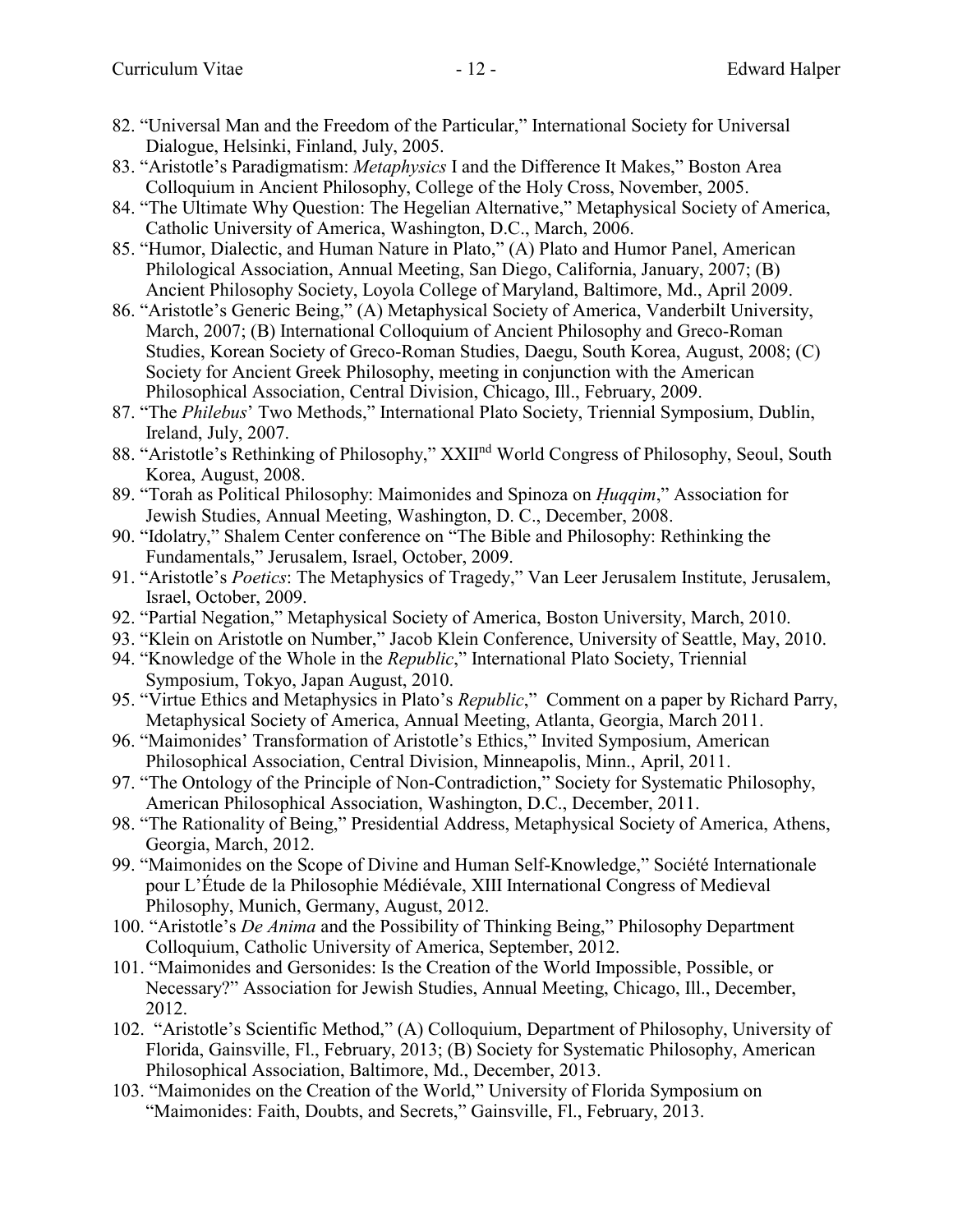- 104. "Hegel on Newton's Unspeakable Metaphysics," Comments on a paper by Garrett Bredeson, American Philosophical Association, Central Division, Annual Meeting, New Orleans, Louisiana, February, 2013.
- 105. "Klein and Cassirer: Symbol and Symbolic Form," Second Jacob Klein Conference, St. John's College, Annapolis, Md., June, 2013.
- 106. "Alcibiades' Refutation of Socrates" International Plato Society, Triennial Symposium, Pisa, Italy, July, 2013.
- 107. "Plato, Kabbalah, and the Derivation of the *Sefirot*," (A) International Society for Neoplatonic Studies, Annual Meeting, Lisbon, Portugal, June, 2014; (B) Association for Jewish Studies, Baltimore, December, 2014.
- 108. "The Endoxic Method in Aristotle," Comments on a paper by Carlo DaVia, American Philosophical Association, Eastern Division, Annual Meeting, Philadelphia, Penn., December, 2014.
- 109. "How Plato Learned to Think Meta-Ethically," Comment on a paper by John Rist, International Plato Society Interim Conference, Atlanta, Ga. March, 2015.
- 110. "Self-Determination as First Principle," Metaphysical Society of America, Athens, Ga., April, 2015.
- 111. "The Value of Soul's Descent," International Society for Neoplatonic Studies, Annual Meeting, Buenos Aires, Argentina, June, 2015.
- 112. "Aristotle's Moral Realism: *Phronesis* in *Nicomachean Ethics* 6," (A) Tenth Annual Marquette Summer Seminar on Aristotle and the Aristotelian Tradition, Marquette University, June, 2015; (B) Department of Philosophy, Shandong University, Jinan, China, June 2017; (C) "The Thirteenth Annual Conference of the Department of Philosophy," University of Haifa, Israel, May 2018.
- 113. "Divine Justice and the Nature of Human Suffering," Association for Jewish Studies, Annual Meeting, Boston, Mass., December, 2015.
- 114. "Anger and Divine Perfection," Philosophical Investigation of the Hebrew Scriptures, Talmud, and Midrash: The Question of Divine Perfection, Herzl Institute, Jerusalem, Israel, December, 2015.
- 115. "Heraclitus and the Possibility of Metaphysics," Metaphysical Society of America, Annapolis, Maryland, March 2016.
- 116. "The Power of Self-Relation in Hegel and Spinoza," (A) Society for Systematic Philosophy, American Philosophical Association, San Francisco, Ca., March 2016; (B) University of Heilongjiang, Harbin, China, June 2017.
- 117. "The Currency of Virtue: *Phaedo* 68c-69d," International Plato Society, Brasilia, Brasil, July 2016.
- 118. "Aristotle on Mathematicals, Universals, and Analogies," (A) Pontifical Catholic University of Rio de Janeiro, July 2016; (B) Conference on "Aristotle's Criticism of Plato and Plato's Possible Responses," Renmin University, Beijing, China, June 2017.
- 119. "The Metaphysics of the Syllogism," Boston Area Colloquium in Ancient Philosophy, College of the Holy Cross, November 2016.
- 120. "Hermann Cohen: Is Religion Rational?" Auburn University, Philosophy and Religion Workshop, February, 2017.
- 121. "Principles and Elements of Sensible *Ousiai* in *Metaphysics* Λ," (A) Ancient & Roman Philosophy Workshop, University of Chicago, March, 2017; (B) Department of Philosophy, Yunan University, China, June, 2017; (C) Department of Philosophy, Shandong University, Jinan, China, June 2017; (D) Department of Philosophy, Beijing Normal University, Beijing, China, June, 2017.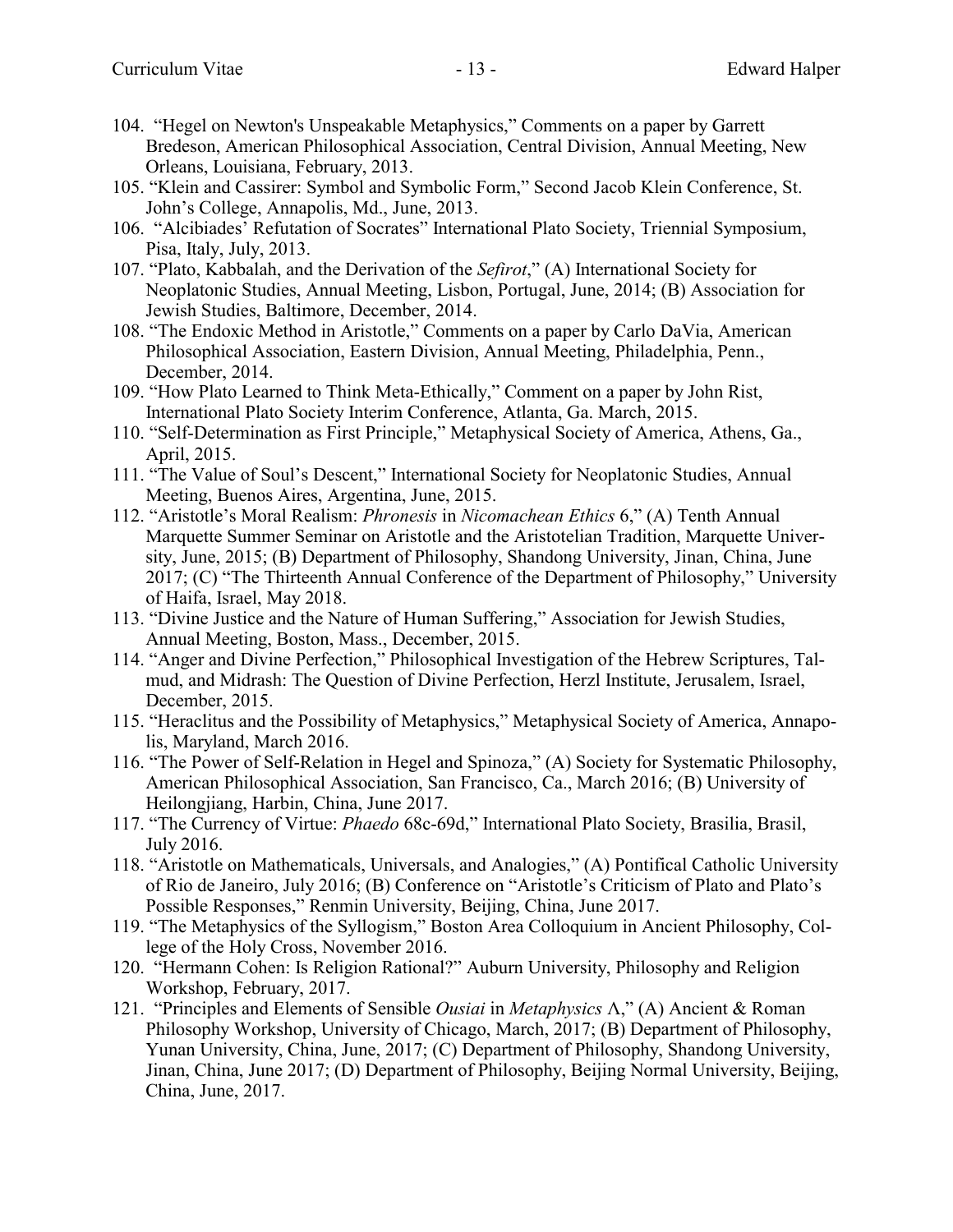- 122. "Hermann Cohen and the Rational Necessity of Religion," Seventeenth World Congress of Jewish Studies, Jerusalem, August, 2017.
- 123. "Who is the Phronimos?" Society for Systematic Philosophy, American Philosophical Association, Eastern Division, January, 2018.
- 124. "Transcendental Agency," Metaphysical Society of America, Annual Meeting, Atlanta, Ga., March, 2018.
- 125. "Plato's Hierarchical Understanding of Knowledge," Keynote Address, Conference on *"Plato's Philosophy in the Context of Interdisciplinary Research,"* Ivane Javakhishvili Tbilisi State University Tbilisi, Georgia, May, 2018.
- 126. "Aristotle's *Metaphysics* as a Ruling Science," Rosamond Kent Sprague Lecture, University of South Carolina, May, 2019.
- 127. "Aristotle's Logic of Discovery," Conference on "Aristotelian Logic in Medieval Jewish Cultures," Israel Institute for Advanced Studies, Jerusalem, Israel, June, 2019.
- 128. "A Plea for Second Sailings," Fédération internationale des associations d'études classiques, London, England, July, 2019.
- 129. "Xenophon's Virtue," Conference on "Where Literature and Philosophy Meet: The Virtues in Xenophon's Writings," Jerusalem, Israel, November, 2019.
- 130. "Xenophon, Aristotle and the Conditions of Virtue: Overlaps and Divergences," Comments on a paper by Louis-André Dorion, "Where Literature and Philosophy Meet: The Virtues in Xenophon's Writings," Jerusalem, Israel, November, 2019.
- 131. "Grand Ends?" (A) Themes from the Philosophical Scholarship of Sarah Broadie, Marquette University, Milwaukee, February 2020; (B) "Workshop: Triangulating Towards Socrates," Israel Institute for Advanced Studies, Jerusalem, Israel, January 2021.
- 132. "World Body," *Timaeus* Virtual Workshop, University of Kentucky, Lexington, Kentucky, May, 2020.
- 133. "Aristotle on the Intellectual Virtues," Comment on a paper by James Redfield. "Workshop: Triangulating Towards Socrates," Israel Institute for Advanced Studies, November 2020.
- 134. "Nature, Life and Purpose," Metaphysical Society of America, Annual Meeting. Holy Cross College, Worcester, Mass., March, 2021.
- 135."The Results of Dialectic," Conference: Aristotle's Dialectic and the Sciences, Université du Québec à Montréal, Montreal, Canada, August 2021.
- 136. "Dunamis and Agency in the *Sophist*," Workshop on Platonic Power, Departamento de Filosofia, Universidade Federal do Rio de Janeiro, October 2021.
- 137. "Constancy and Plasticity in Development and Evolution," Workshop, Ben-Gurion University of the Negev, Beer Sheva, Israel, May 2022.

### **EDITORIAL BOARD**: *History of Philosophy Quarterly*

**REFEREE FOR**: *Akropolis: Jounral of Hellenic Studies, American Catholic Philosophical Quarterly, American Political Science Review, Ancient Philosophy*, *Apeiron, Archai: Revista sobre as origens do pensamento ocidental, Archiv für Geschichte der Philosophie*, Bloomsbury Press, *Canadian Journal of Philosophy*, Canadian Philosophical Association Congresses, *Classical Outlook, Death Studies, Dialogue: Canadian Philosophical Review,* Continuum Press, *Environmental Ethics*, *Epoché*, *Ethics and the Environment*, *European Journal of Philosophy*, *Frontiers of Philosophy in China*, Hegel Society of America Biennial Conferences, *History of Philosophy Quarterly*, International Plato Society interim conference and triennial Symposium, *Jour nal of the History of Philosophy*, *Journal of Philosophical Research*, *Journal of Religious History*, National Endowment for the Humanities, *Notre Dame Journal of Formal Logic*, *The Owl of Minerva*, Metaphysical Society of America Annual Conferences, *Mosaic: A Journal for the*